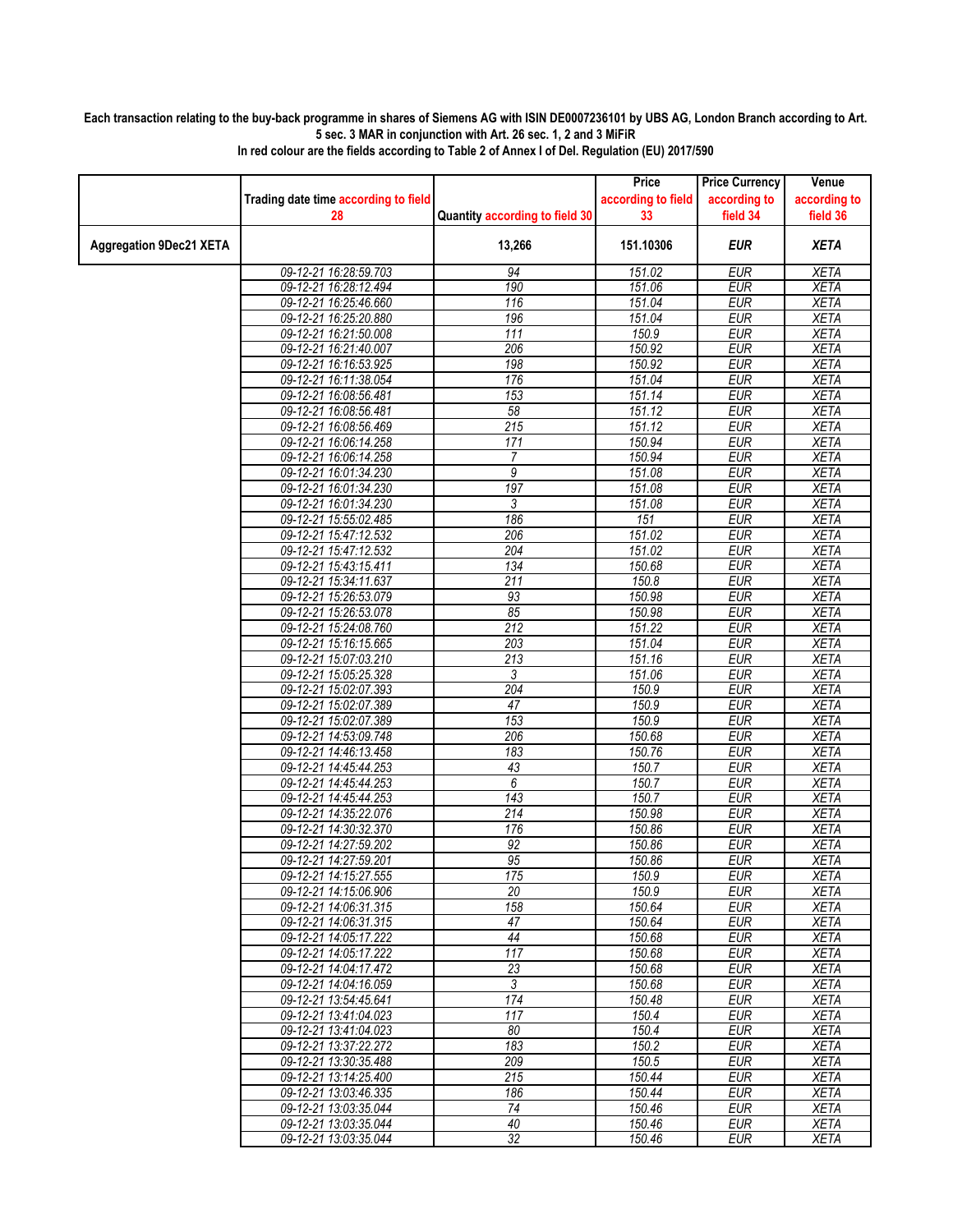| 09-12-21 13:03:32.229                          | 12              | 150.46          | <b>EUR</b>               | <b>XETA</b>                |
|------------------------------------------------|-----------------|-----------------|--------------------------|----------------------------|
| 09-12-21 13:03:21.897                          | 42              | 150.46          | <b>EUR</b>               | <b>XETA</b>                |
| 09-12-21 12:48:42.985                          | 27              | 150.64          | <b>EUR</b>               | <b>XETA</b>                |
| 09-12-21 12:48:42.985                          | 168             | 150.64          | <b>EUR</b>               | <b>XETA</b>                |
| 09-12-21 12:34:15.774                          | 188             | 150.72          | <b>EUR</b>               | <b>XETA</b>                |
| 09-12-21 12:27:34.838                          | $\overline{c}$  | 150.76          | <b>EUR</b>               | <b>XETA</b>                |
| 09-12-21 12:27:34.838                          | 179             | 150.76          | <b>EUR</b>               | <b>XETA</b>                |
| 09-12-21 12:16:51.419                          | 102             | 150.94          | <b>EUR</b>               | <b>XETA</b>                |
| 09-12-21 12:16:51.419                          | 102             | 150.94          | <b>EUR</b>               | <b>XETA</b>                |
| 09-12-21 12:02:25.961                          | 203             | 150.66          | <b>EUR</b>               | <b>XETA</b>                |
| 09-12-21 11:57:39.869                          | 53              | 150.76          | <b>EUR</b>               | <b>XETA</b>                |
| 09-12-21 11:55:25.988                          | 213             | 150.58          | <b>EUR</b>               | <b>XETA</b>                |
| 09-12-21 11:38:59.659                          | 132             | 150.8           | <b>EUR</b>               | <b>XETA</b>                |
| 09-12-21 11:38:59.659                          | 65              | 150.8           | <b>EUR</b>               | <b>XETA</b>                |
| 09-12-21 11:38:35.015                          | 14              | 150.8           | <b>EUR</b>               | <b>XETA</b>                |
| 09-12-21 11:20:50.171                          | 202             | 150.98          | <b>EUR</b>               | <b>XETA</b>                |
| 09-12-21 11:18:39.830                          | 205             | 150.9           | <b>EUR</b>               | <b>XETA</b>                |
| 09-12-21 11:08:00.968                          | 42              | 151.2           | <b>EUR</b>               | <b>XETA</b>                |
| 09-12-21 11:08:00.968                          | 170             | 151.2           | <b>EUR</b>               | <b>XETA</b>                |
| 09-12-21 10:52:25.807                          | 190             | 151.16          | <b>EUR</b>               | <b>XETA</b>                |
| 09-12-21 10:52:25.801                          | 152             | 151.18          | <b>EUR</b>               | <b>XETA</b>                |
| 09-12-21 10:52:25.800                          | 31              | 151.18          | <b>EUR</b><br><b>EUR</b> | <b>XETA</b>                |
| 09-12-21 10:36:58.035<br>09-12-21 10:36:58.035 | 68<br>133       | 151.08          | <b>EUR</b>               | <b>XETA</b>                |
| 09-12-21 10:22:12.001                          | 49              | 151.08<br>150.8 | <b>EUR</b>               | <b>XETA</b><br><b>XETA</b> |
| 09-12-21 10:22:12.001                          | 94              | 150.8           | <b>EUR</b>               | <b>XETA</b>                |
| 09-12-21 10:22:12.001                          | 35              | 150.8           | <b>EUR</b>               | <b>XETA</b>                |
| 09-12-21 10:20:38.519                          | 191             | 150.78          | <b>EUR</b>               | <b>XETA</b>                |
| 09-12-21 10:13:28.224                          | $\overline{4}$  | 150.94          | <b>EUR</b>               | <b>XETA</b>                |
| 09-12-21 10:13:28.224                          | $\overline{26}$ | 150.94          | <b>EUR</b>               | <b>XETA</b>                |
| 09-12-21 10:13:27.011                          | 165             | 150.94          | <b>EUR</b>               | <b>XETA</b>                |
| 09-12-21 10:03:13.646                          | 71              | 151.18          | <b>EUR</b>               | <b>XETA</b>                |
| 09-12-21 10:03:13.646                          | 127             | 151.16          | <b>EUR</b>               | <b>XETA</b>                |
| 09-12-21 09:54:09.708                          | 187             | 151.7           | <b>EUR</b>               | <b>XETA</b>                |
| 09-12-21 09:43:32.469                          | 70              | 151.64          | <b>EUR</b>               | <b>XETA</b>                |
| 09-12-21 09:43:32.468                          | 126             | 151.64          | <b>EUR</b>               | <b>XETA</b>                |
| 09-12-21 09:30:17.403                          | 37              | 151.82          | <b>EUR</b>               | <b>XETA</b>                |
| 09-12-21 09:30:17.403                          | 112             | 151.82          | <b>EUR</b>               | <b>XETA</b>                |
| 09-12-21 09:30:17.403                          | 34              | 151.82          | <b>EUR</b>               | <b>XETA</b>                |
| 09-12-21 09:22:38.856                          | 215             | 151.74          | <b>EUR</b>               | <b>XETA</b>                |
| 09-12-21 09:05:42.521                          | 196             | 151.82          | <b>EUR</b>               | <b>XETA</b>                |
| 09-12-21 09:03:46.324                          | 183             | 151.86          | <b>EUR</b>               | <b>XETA</b>                |
| 09-12-21 08:47:46.956                          | 30              | 152.04          | <b>EUR</b>               | <b>XETA</b>                |
| 09-12-21 08:47:46.956                          | 172             | 152.04          | <b>EUR</b>               | <b>XETA</b>                |
| 09-12-21 08:43:07.328                          | 173             | 151.96          | <b>EUR</b>               | <b>XETA</b>                |
| 09-12-21 08:30:00.351                          | 11              | 152.58          | <b>EUR</b>               | <b>XETA</b>                |
| 09-12-21 08:30:00.351                          | 179             | 152.58          | <b>EUR</b>               | <b>XETA</b>                |
| 09-12-21 08:24:33.206                          | 195             | 152.64          | <b>EUR</b>               | <b>XETA</b>                |
| 09-12-21 08:16:59.725                          | 184             | 152.82          | <b>EUR</b>               | <b>XETA</b>                |
| 09-12-21 08:10:06.834                          | 192             | 152.64          | <b>EUR</b>               | <b>XETA</b>                |
| 09-12-21 08:10:06.455                          | 136             | 152.66          | <b>EUR</b>               | <b>XETA</b>                |
| 09-12-21 08:10:06.455                          | 68              | 152.66          | <b>EUR</b>               | <b>XETA</b>                |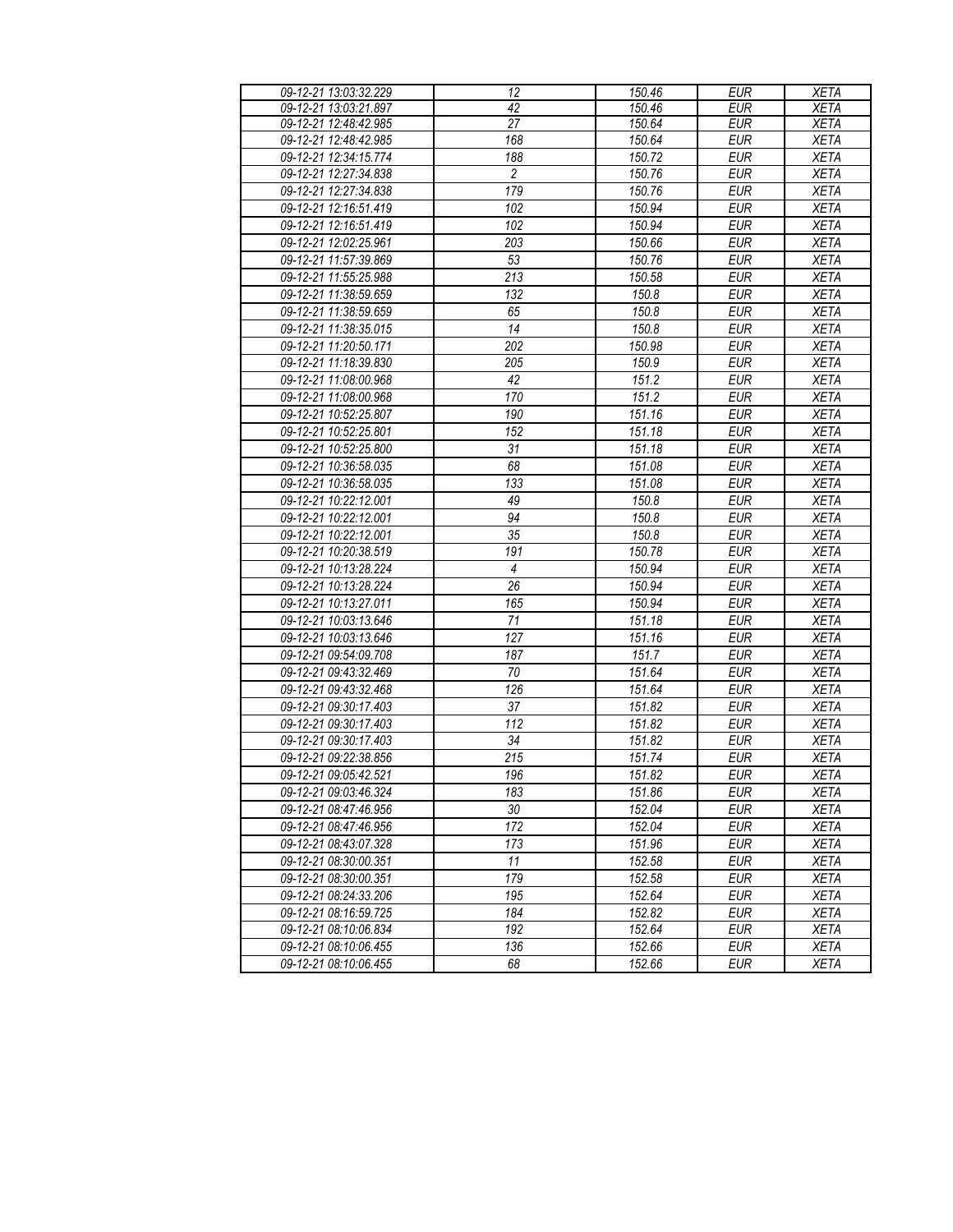## **Each order relating to the buy-back programme above according to Art. 5 sec. 3 MAR in conjunction with Art. 25 sec. 1 and 2 MiFiR**

**In red colour are the fields according to Table 2 of the Annex of Del. Regulation (EU) 2017/580; alternatively you may report the** 

| Date and Time according to field 9 | <b>Segment MIC code</b><br>according to field 16 | <b>Transaction price</b><br>according to field 28 | <b>Price currency according</b><br>to field 29 | <b>Buy-sell indicator</b><br>according to field 32 |
|------------------------------------|--------------------------------------------------|---------------------------------------------------|------------------------------------------------|----------------------------------------------------|
| 09-12-21 16:28:59.703              | <b>XETA</b>                                      | 151.02                                            | <b>EUR</b>                                     | <b>BUY</b>                                         |
| 09-12-21 16:28:12.494              | <b>XETA</b>                                      | 151.06                                            | <b>EUR</b>                                     | <b>BUY</b>                                         |
| 09-12-21 16:25:46.660              | <b>XETA</b>                                      | 151.04                                            | <b>EUR</b>                                     | <b>BUY</b>                                         |
| 09-12-21 16:25:20.880              | <b>XETA</b>                                      | 151.04                                            | <b>EUR</b>                                     | <b>BUY</b>                                         |
| 09-12-21 16:21:50.008              | <b>XETA</b>                                      | 150.9                                             | <b>EUR</b>                                     | <b>BUY</b>                                         |
| 09-12-21 16:21:40.007              | <b>XETA</b>                                      | 150.92                                            | <b>EUR</b>                                     | <b>BUY</b>                                         |
| 09-12-21 16:16:53.925              | <b>XETA</b>                                      | 150.92                                            | <b>EUR</b>                                     | <b>BUY</b>                                         |
| 09-12-21 16:11:38.054              | <b>XETA</b>                                      | 151.04                                            | <b>EUR</b>                                     | <b>BUY</b>                                         |
| 09-12-21 16:08:56.481              | <b>XETA</b>                                      | 151.14                                            | <b>EUR</b>                                     | <b>BUY</b>                                         |
| 09-12-21 16:08:56.481              | <b>XETA</b>                                      | 151.12                                            | <b>EUR</b>                                     | <b>BUY</b>                                         |
| 09-12-21 16:08:56.469              | <b>XETA</b>                                      | 151.12                                            | <b>EUR</b>                                     | <b>BUY</b>                                         |
| 09-12-21 16:06:14.258              | <b>XETA</b>                                      | 150.94                                            | <b>EUR</b>                                     | <b>BUY</b>                                         |
| 09-12-21 16:06:14.258              | <b>XETA</b>                                      | 150.94                                            | <b>EUR</b>                                     | <b>BUY</b>                                         |
| 09-12-21 16:01:34.230              | <b>XETA</b>                                      | 151.08                                            | <b>EUR</b>                                     | <b>BUY</b>                                         |
| 09-12-21 16:01:34.230              | <b>XETA</b>                                      | 151.08                                            | <b>EUR</b>                                     | <b>BUY</b>                                         |
| 09-12-21 16:01:34.230              | <b>XETA</b>                                      | 151.08                                            | <b>EUR</b>                                     | <b>BUY</b>                                         |
| 09-12-21 15:55:02.485              | <b>XETA</b>                                      | $\overline{151}$                                  | <b>EUR</b>                                     | <b>BUY</b>                                         |
| 09-12-21 15:47:12.532              | <b>XETA</b>                                      | 151.02                                            | <b>EUR</b>                                     | <b>BUY</b>                                         |
| 09-12-21 15:47:12.532              | <b>XETA</b>                                      | 151.02                                            | <b>EUR</b>                                     | <b>BUY</b>                                         |
| 09-12-21 15:43:15.411              | <b>XETA</b>                                      | 150.68                                            | <b>EUR</b>                                     | <b>BUY</b>                                         |
| 09-12-21 15:34:11.637              | <b>XETA</b>                                      | 150.8                                             | <b>EUR</b>                                     | <b>BUY</b>                                         |
| 09-12-21 15:26:53.079              | <b>XETA</b>                                      | 150.98                                            | <b>EUR</b>                                     | <b>BUY</b>                                         |
| 09-12-21 15:26:53.078              | <b>XETA</b>                                      | 150.98                                            | <b>EUR</b>                                     | <b>BUY</b>                                         |
| 09-12-21 15:24:08.760              | <b>XETA</b>                                      | 151.22                                            | <b>EUR</b>                                     | <b>BUY</b>                                         |
| 09-12-21 15:16:15.665              | <b>XETA</b>                                      | 151.04                                            | <b>EUR</b>                                     | <b>BUY</b>                                         |
| 09-12-21 15:07:03.210              | <b>XETA</b>                                      | 151.16                                            | <b>EUR</b>                                     | <b>BUY</b>                                         |
| 09-12-21 15:05:25.328              | <b>XETA</b>                                      | 151.06                                            | <b>EUR</b>                                     | <b>BUY</b>                                         |
| 09-12-21 15:02:07.393              | <b>XETA</b>                                      | 150.9                                             | <b>EUR</b>                                     | <b>BUY</b>                                         |
| 09-12-21 15:02:07.389              | <b>XETA</b>                                      | 150.9                                             | <b>EUR</b>                                     | <b>BUY</b>                                         |
| 09-12-21 15:02:07.389              | <b>XETA</b>                                      | 150.9                                             | <b>EUR</b>                                     | <b>BUY</b>                                         |
| 09-12-21 14:53:09.748              | <b>XETA</b>                                      | 150.68                                            | <b>EUR</b>                                     | <b>BUY</b>                                         |
| 09-12-21 14:46:13.458              | <b>XETA</b>                                      | 150.76                                            | <b>EUR</b>                                     | <b>BUY</b>                                         |
| 09-12-21 14:45:44.253              | <b>XETA</b>                                      | 150.7                                             | <b>EUR</b>                                     | <b>BUY</b>                                         |
| 09-12-21 14:45:44.253              | <b>XETA</b>                                      | 150.7                                             | <b>EUR</b>                                     | <b>BUY</b>                                         |
| 09-12-21 14:45:44.253              | <b>XETA</b>                                      | 150.7                                             | <b>EUR</b>                                     | <b>BUY</b>                                         |
| 09-12-21 14:35:22.076              | <b>XETA</b>                                      | 150.98                                            | <b>EUR</b>                                     | <b>BUY</b>                                         |
| 09-12-21 14:30:32.370              | <b>XETA</b>                                      | 150.86                                            | <b>EUR</b>                                     | <b>BUY</b>                                         |
| 09-12-21 14:27:59.202              | <b>XETA</b>                                      | 150.86                                            | <b>EUR</b>                                     | <b>BUY</b>                                         |
| 09-12-21 14:27:59.201              | <b>XETA</b>                                      | 150.86                                            | <b>EUR</b>                                     | <b>BUY</b>                                         |
| 09-12-21 14:15:27.555              | <b>XETA</b>                                      | 150.9                                             | <b>EUR</b>                                     | <b>BUY</b>                                         |
| 09-12-21 14:15:06.906              | <b>XETA</b>                                      | 150.9                                             | <b>EUR</b>                                     | <b>BUY</b>                                         |
| 09-12-21 14:06:31.315              | <b>XETA</b>                                      | 150.64                                            | <b>EUR</b>                                     | <b>BUY</b>                                         |
| 09-12-21 14:06:31.315              | <b>XETA</b>                                      | 150.64                                            | <b>EUR</b>                                     | <b>BUY</b>                                         |
| 09-12-21 14:05:17.222              | <b>XETA</b>                                      | 150.68                                            | <b>EUR</b>                                     | <b>BUY</b>                                         |
| 09-12-21 14:05:17.222              | <b>XETA</b>                                      | 150.68                                            | <b>EUR</b>                                     | <b>BUY</b>                                         |
| 09-12-21 14:04:17.472              | <b>XETA</b>                                      | 150.68                                            | <b>EUR</b>                                     | <b>BUY</b>                                         |
| 09-12-21 14:04:16.059              | <b>XETA</b>                                      | 150.68                                            | <b>EUR</b>                                     | <b>BUY</b>                                         |
| 09-12-21 13:54:45.641              | <b>XETA</b>                                      | 150.48                                            | <b>EUR</b>                                     | <b>BUY</b>                                         |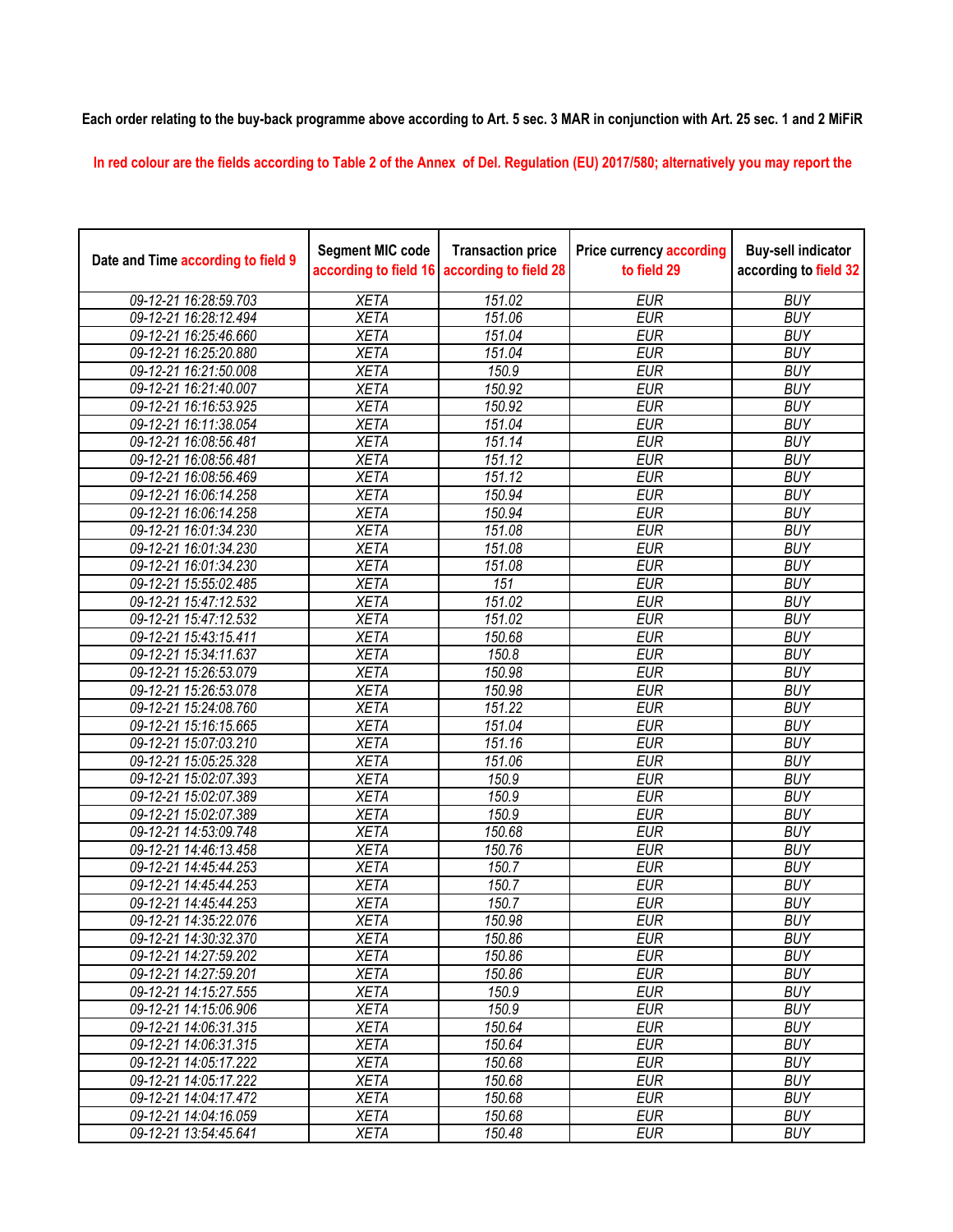| 09-12-21 13:41:04.023                          | <b>XETA</b>                | 150.4            | <b>EUR</b>               | <b>BUY</b>               |
|------------------------------------------------|----------------------------|------------------|--------------------------|--------------------------|
| 09-12-21 13:41:04.023                          | <b>XETA</b>                | 150.4            | <b>EUR</b>               | <b>BUY</b>               |
| 09-12-21 13:37:22.272                          | <b>XETA</b>                | 150.2            | <b>EUR</b>               | <b>BUY</b>               |
| 09-12-21 13:30:35.488                          | <b>XETA</b>                | 150.5            | <b>EUR</b>               | <b>BUY</b>               |
| 09-12-21 13:14:25.400                          | <b>XETA</b>                | 150.44           | <b>EUR</b>               | <b>BUY</b>               |
| 09-12-21 13:03:46.335                          | <b>XETA</b>                | 150.44           | <b>EUR</b>               | <b>BUY</b>               |
| 09-12-21 13:03:35.044                          | <b>XETA</b>                | 150.46           | <b>EUR</b>               | <b>BUY</b>               |
| 09-12-21 13:03:35.044                          | <b>XETA</b>                | 150.46<br>150.46 | <b>EUR</b><br><b>EUR</b> | <b>BUY</b><br><b>BUY</b> |
| 09-12-21 13:03:35.044<br>09-12-21 13:03:32.229 | <b>XETA</b><br><b>XETA</b> | 150.46           | <b>EUR</b>               | <b>BUY</b>               |
| 09-12-21 13:03:21.897                          | <b>XETA</b>                | 150.46           | <b>EUR</b>               | <b>BUY</b>               |
| 09-12-21 12:48:42.985                          | <b>XETA</b>                | 150.64           | <b>EUR</b>               | <b>BUY</b>               |
| 09-12-21 12:48:42.985                          | <b>XETA</b>                | 150.64           | <b>EUR</b>               | <b>BUY</b>               |
| 09-12-21 12:34:15.774                          | <b>XETA</b>                | 150.72           | <b>EUR</b>               | <b>BUY</b>               |
| 09-12-21 12:27:34.838                          | <b>XETA</b>                | 150.76           | <b>EUR</b>               | <b>BUY</b>               |
| 09-12-21 12:27:34.838                          | <b>XETA</b>                | 150.76           | <b>EUR</b>               | <b>BUY</b>               |
| 09-12-21 12:16:51.419                          | <b>XETA</b>                | 150.94           | <b>EUR</b>               | <b>BUY</b>               |
| 09-12-21 12:16:51.419                          | <b>XETA</b>                | 150.94           | <b>EUR</b>               | <b>BUY</b>               |
|                                                |                            | 150.66           |                          |                          |
| 09-12-21 12:02:25.961                          | <b>XETA</b>                |                  | <b>EUR</b>               | <b>BUY</b>               |
| 09-12-21 11:57:39.869                          | <b>XETA</b>                | 150.76           | <b>EUR</b>               | <b>BUY</b>               |
| 09-12-21 11:55:25.988                          | <b>XETA</b>                | 150.58           | <b>EUR</b>               | <b>BUY</b>               |
| 09-12-21 11:38:59.659                          | <b>XETA</b>                | 150.8            | <b>EUR</b>               | <b>BUY</b>               |
| 09-12-21 11:38:59.659                          | <b>XETA</b>                | 150.8            | <b>EUR</b>               | <b>BUY</b>               |
| 09-12-21 11:38:35.015                          | <b>XETA</b>                | 150.8            | <b>EUR</b>               | <b>BUY</b>               |
| 09-12-21 11:20:50.171                          | <b>XETA</b>                | 150.98           | <b>EUR</b>               | <b>BUY</b>               |
| 09-12-21 11:18:39.830                          | <b>XETA</b>                | 150.9            | <b>EUR</b>               | <b>BUY</b>               |
| 09-12-21 11:08:00.968                          | <b>XETA</b>                | 151.2            | <b>EUR</b>               | <b>BUY</b>               |
| 09-12-21 11:08:00.968                          | <b>XETA</b>                | 151.2            | <b>EUR</b>               | <b>BUY</b>               |
| 09-12-21 10:52:25.807                          | <b>XETA</b>                | 151.16           | <b>EUR</b>               | <b>BUY</b>               |
| 09-12-21 10:52:25.801                          | <b>XETA</b>                | 151.18           | <b>EUR</b>               | <b>BUY</b>               |
| 09-12-21 10:52:25.800                          | <b>XETA</b>                | 151.18           | <b>EUR</b>               | <b>BUY</b>               |
| 09-12-21 10:36:58.035                          | <b>XETA</b>                | 151.08           | <b>EUR</b>               | <b>BUY</b>               |
| 09-12-21 10:36:58.035                          | <b>XETA</b>                | 151.08           | <b>EUR</b>               | <b>BUY</b>               |
| 09-12-21 10:22:12.001                          | <b>XETA</b>                | 150.8            | <b>EUR</b>               | <b>BUY</b>               |
| 09-12-21 10:22:12.001                          | <b>XETA</b>                | 150.8            | <b>EUR</b>               | <b>BUY</b>               |
| 09-12-21 10:22:12.001                          | <b>XETA</b>                | 150.8            | <b>EUR</b>               | <b>BUY</b>               |
| 09-12-21 10:20:38.519                          | <b>XETA</b>                | 150.78           | <b>EUR</b>               | <b>BUY</b>               |
| 09-12-21 10:13:28.224                          | <b>XETA</b>                | 150.94           | EUR                      | <b>BUY</b>               |
| 09-12-21 10:13:28.224                          | <b>XETA</b>                | 150.94           | <b>EUR</b>               | <b>BUY</b>               |
| 09-12-21 10:13:27.011                          | <b>XETA</b>                | 150.94           | <b>EUR</b>               | <b>BUY</b>               |
| 09-12-21 10:03:13.646                          | <b>XETA</b>                | 151.18           | <b>EUR</b>               | <b>BUY</b>               |
| 09-12-21 10:03:13.646                          | <b>XETA</b>                | 151.16           | <b>EUR</b>               | <b>BUY</b>               |
| 09-12-21 09:54:09.708                          | <b>XETA</b>                | 151.7            | EUR                      | <b>BUY</b>               |
| 09-12-21 09:43:32.469                          | <b>XETA</b>                | 151.64           | EUR                      | <b>BUY</b>               |
| 09-12-21 09:43:32.468                          | <b>XETA</b>                | 151.64           | <b>EUR</b>               | <b>BUY</b>               |
| 09-12-21 09:30:17.403                          | <b>XETA</b>                | 151.82           | <b>EUR</b>               | <b>BUY</b>               |
| 09-12-21 09:30:17.403                          | <b>XETA</b>                | 151.82           | <b>EUR</b>               | <b>BUY</b>               |
| 09-12-21 09:30:17.403                          | <b>XETA</b>                | 151.82           | <b>EUR</b>               | <b>BUY</b>               |
| 09-12-21 09:22:38.856                          | <b>XETA</b>                | 151.74           | <b>EUR</b>               | <b>BUY</b>               |
| 09-12-21 09:05:42.521                          | <b>XETA</b>                | 151.82           | <b>EUR</b>               | <b>BUY</b>               |
| 09-12-21 09:03:46.324                          | <b>XETA</b>                | 151.86           | <b>EUR</b>               | <b>BUY</b>               |
| 09-12-21 08:47:46.956                          | <b>XETA</b>                | 152.04           | <b>EUR</b>               | <b>BUY</b>               |
| 09-12-21 08:47:46.956                          | <b>XETA</b>                | 152.04           | <b>EUR</b>               | <b>BUY</b>               |
| 09-12-21 08:43:07.328                          | <b>XETA</b>                | 151.96           | EUR                      | <b>BUY</b>               |
| 09-12-21 08:30:00.351                          | <b>XETA</b>                | 152.58           | <b>EUR</b>               | <b>BUY</b>               |
|                                                |                            |                  |                          |                          |